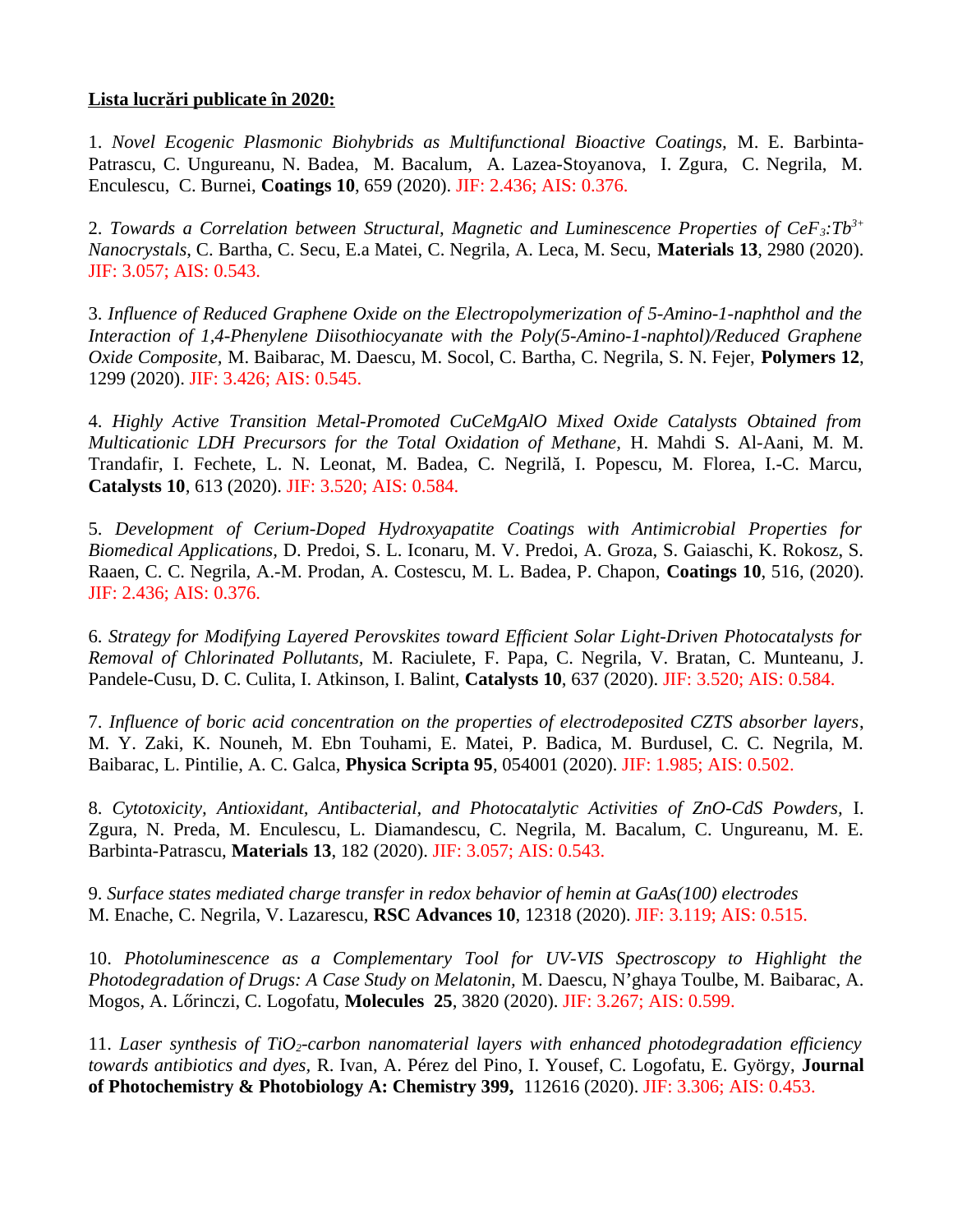12. *Carbon-based nanomaterials and ZnO ternary compound layers grown by laser technique for environmental and energy storage applications,* R. Ivan, C. Popescu, A. Pérez del Pino, C. Logofatu, E György, **Applied Surface Science 509,** 145359 (2020). JIF: 6.182; AIS: 0.772.

13. *SiGe nanocrystals in SiO2 with high photosensitivity from visible to short-wave infrared,* I. Stavarache, C. Logofatu, M. Taha Sultan, A. Manolescu, H. G. Svavarsson, V. S. Teodorescu, M. L. Ciurea, **Scientific Reports 10**, 3252 (2020). JIF: 3.998; AIS: 1.261.

14. *TiO2/Fe2O3 photoanodes for solar water oxidation prepared via electrodeposition of amorphous precursors,* E. Vasile, M. Sima, A. Sima, C. Logofatu, **Materials Research Bulletin 121**, 110623 (2020). JIF: 4.019; AIS: 0.463.

15. *The interplay of work function and polarization state at the Schottky barriers height for Cu/BaTiO<sup>3</sup> interface*, D. G. Popescu, M. A. Husanu, C. Chirila, L. Pintilie, C. M. Teodorescu, **Applied Surface Science 502**, 144101(1–7) (2020). JIF: 6.182; AIS: 0.772.

16. *Resistance hysteresis in atomic layers of carbon synthesized on ferroelectric (001) lead zirconate titanate in ultrahigh vacuum*, N. G. Apostol, D. Lizzit, G. A. Lungu, P. Lacovig, C. F. Chirilă, L. Pintilie, S. Lizzit, C. M. Teodorescu, **RSC Advances 10**, 1522–1534 (2020). JIF: 3.119; AIS: 0.515.

17. *Degenerated TiO2 semiconductor modified with Ni and Zn as efficient photocatalysts for photocatalytic water splitting reaction*, F. Neațu, L. E. Abramiuc, M. M. Trandafir, R. F. Negrea, M. Florea, C. M. Teodorescu, Ș. Neațu, **ChemCatChem**, DOI: 10.1002/cctc.202000691 (2020). JIF: 4.853; AIS: 0.983.

18. *Mechano-chemical versus co-precipitation for the preparation of Y-modified LDHs for cyclohexene oxidation and Claisen-Schmidt condensations*, O. D. Pavel, A.-E. Stamate, R. Zăvoianu, I. C. Bucur, R. Bîrjega, E. Angelescu, V. I. Pârvulescu, **Applied Catalysis A, General 605**, 117797 (2020). JIF: 5.006; AIS: 0.796.

19. *Nanometer-thick films of antimony oxide nanoparticles grafted on defective graphenes as heterogeneous base catalysts for coupling reactions*, A. Simion, N. Candu, B. Cojocaru, S. Coman, C. Bucur, A. Forneli, A. Primo, I. C. Man, V. I. Parvulescu, H. Garcia, **Journal of Catalysis 390**, 135– 149 (2020). JIF: 7.888; AIS: 1.564.

20. *Exploring the effect of aliovalent substitution of Pb2+ by Eu3+ on structural, morphological and optical properties of CH3NH3PbI3 perovskite films*, S. Derbali, K. Nouneh, M. Florea, F. Neatu, S. Neatu, L. Leonat, M. Secu, A. Tomulescu, V. Stancu, L. Pintilie, M. Ebn Touhami, A.-C. Galca, **Physica Scripta 95**, 044003 (2020). JIF: 1.985; AIS: 0.502.

21. *Undoped SnO2 as a Support for Ni Species to Boost Oxygen Generation through Alkaline Water Electrolysis*, S. Neatu, F. Neatu, V. C. Diculescu, M. M. Trandafir, N. Petrea, S. Somacescu, F. Krumeich, J. Wennmacher, A. Knorpp, J. van Bokhoven, M. Florea, **ACS Applied Materials & Interfaces 12**, 18407–18420 (2020). JIF: 8.758; AIS: 1.685.

22. *Highly Efficient Ultra-low Pd Loading Supported on MAX Phases for Chemoselective Hydrogenation*, M. M. Trandafir, F. Neatu, I. Chirica, S. Neatu, A. Kuncser, E. Cucolea, V. Natu, M. Barsoum, M. Florea, **ACS Catalysis 10**, 5899–5908 (2020). JIF: 12.350; AIS: 3.003.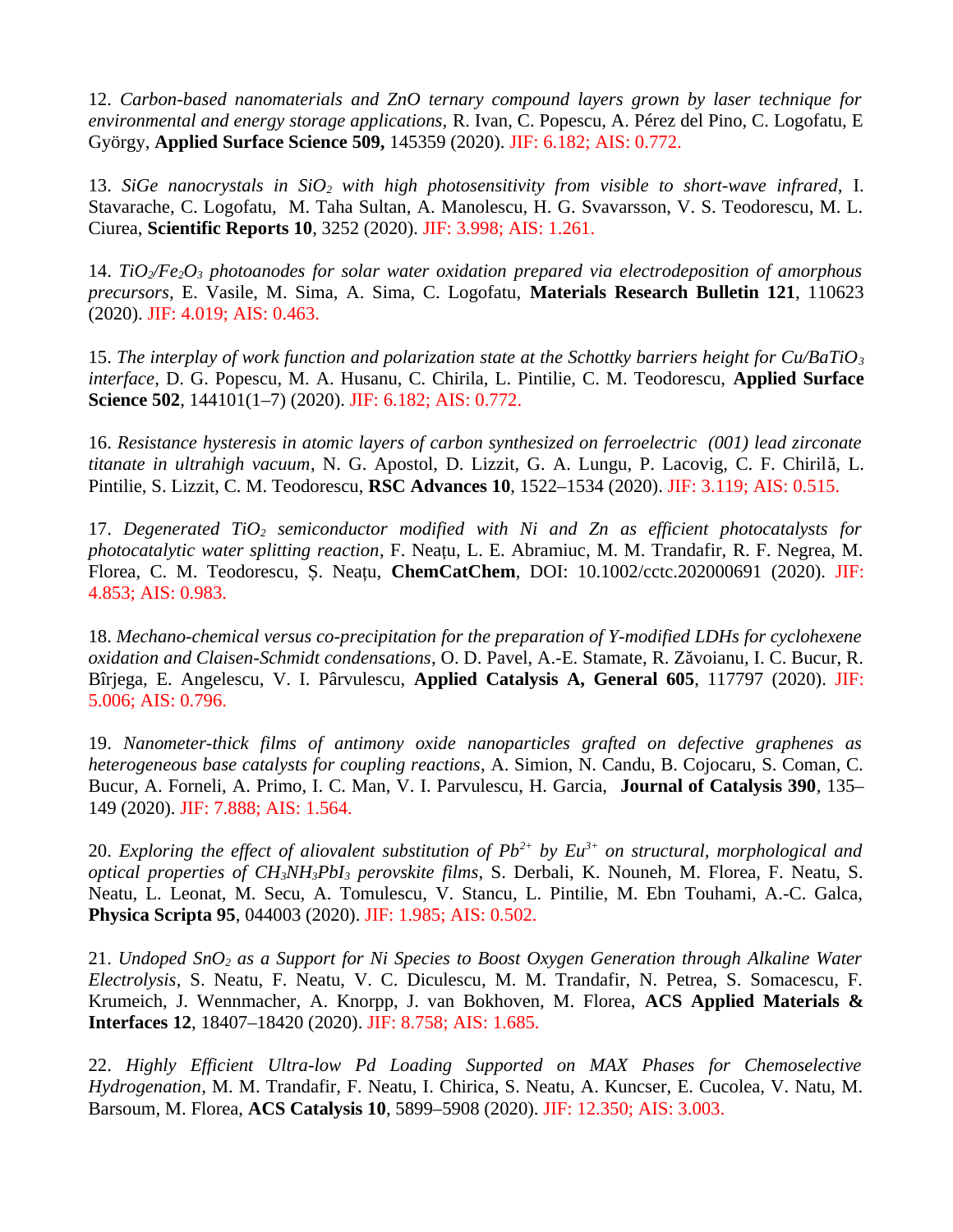23. *Influence of doping the inorganic cation with Eu or Sb on the properties of perovskite films*, V. Stancu, L. Leonat, A. Tomulescu, S. Derbali, L. Pintilie, C. Besleaga, A.-C. Galca, F. Neatu, S. Neatu, M. Florea, I. Pintilie, **Physica Scripta 95**, 075707 (2020). JIF: 1.985; AIS: 0.502.

24. *CeO2:Mn3O4 catalytic micro-converters tuned for CH4 detection based on catalytic combustion under real operating conditions*, C. E. Simion, O. G. Florea, M. Florea, F. Neatu, S. Neatu, M. M. Trandafir, A. Stanoiu, **Materials 13**, 2196 (2020). JIF: 3.057; AIS: 0.543.

25. *VAlPOs as Efficient Catalysts for Glycerol Conversion to Methanol*, G. Mitran, F. Neatu, S. Neatu, M.M. Trandafir, M. Florea, **Catalysts 10**, 728 (2020). JIF: 3.520; AIS: 0.584.

26. *Crown-ether functionalized graphene oxide for metal ions sequestration*, S. Petrescu, S. Avramescu, A. M. Musuc, F. Neatu, M. Florea, P. Ionita, **Materials Research Bulletin 122**, 110643 (2020). JIF: 4.019; AIS: 0.463.

27. *Highly active transition-metal-promoted CuCeMgAlO mixed oxide catalysts obtained from multicationic LDH precursors for the total oxidation of methane*, H. M. S. Al-Aani, M. M. Trandafir, I. Fechete, L. N. Leonat, M. Badea, C. Negrila, I. Popescu, M. Florea, I.-C. Marcu, **Catalysts 10**, 613 (2020). JIF: 3.520; AIS: 0.584.

28. *Electron-polaron dichotomy of charge carriers in perovskite oxides*, M. A. Husanu, L. Vistoli, C. Verdi, A. Sander, V. Garcia, J. Rault, F. Bisti, L. L. Lev, T. Schmitt, F. Giustino, A. S. Mishchenko, M. Bibes, V. N. Strocov, **Communications Physics 3**, 62 (2020). JIF: 4.684; AIS: 1.960.

29. *Polarization-dependent magnetism of the Ni/BaTiO3 interface*, A. E. Bocirnea, D. G. Popescu, C. Chirila, R. M. Costescu, V. Kuncser, V. Stancu, L. Trupina, I. Pasuk, A. M. Vlaicu, M. A. Husanu, **Physical Review Materials 4**, 034402 (2020). JIF: 3.337; AIS: 1.154.

30. *Magnetic properties of BaNi*<sub>*x*</sub>*Fe*<sub>12–x</sub> $O_{19}$  ( $x = 0.0-1.0$ ) hexaferrites, synthesized by citrate -gel auto*combustion and sintered by conventional and spark plasma methods*, M. Cernea, S. G, Greculeasa, R. Radu, G. Aldica, P. Ganea, V. A. Surdu, E. T. Tanasa, M. Cioangher, N. Iacob, R. M. Costescu, **Journal of Alloys and Compounds 831**, 154850 (2020). JIF: 4.650; AIS: 0.629.

31. *Temperature dependence and defect related structure, photoluminescence, (ferro)magnetism and ammonia sensitivity of un-doped nanocrystalline ZnO,* V. Mihalache, M. Secu, C. Negrila, V. Bercu, I. Mercioniu, A. Leca, **Materials Science & Engineering B 262,** 114748 (2020). JIF: 4.706; AIS: 0.605.

32. *Photoluminescence as a Valuable Tool in the Optical Characterization of Acetaminophen and the Monitoring of Its Photodegradation Reactions,* M. Daescu, A. Matea, C. Negrila, C. Serbschi, A. C. Ion, M. Baibarac, **Molecules 25**, 4571 (2020). JIF: 3.267; AIS: 0.599.

33. *A comparative investigation of hetero-epitaxial TiC thin films deposited by magnetron sputtering using either hybrid DCMS/HiPIMS or reactive DCMS process*, N. C. Zoita, M. Dinu, A. E. Kiss, C. Logofatu, M. Braic, **Applied Surface Science 537**, 147903 (2021). JIF: 6.182; AIS: 0.772.

34. *CO adsorption and oxidation at room temperature on graphene synthesized on atomically clean Pt(001)*, N. G. Apostol, I. C. Bucur, G. A. Lungu, C. A. Tache, C. M. Teodorescu, **Catalysis Today**, DOI: 10.1016/j.cattod.2020.02.006, (2020). JIF: 5.825; AIS: 0.928.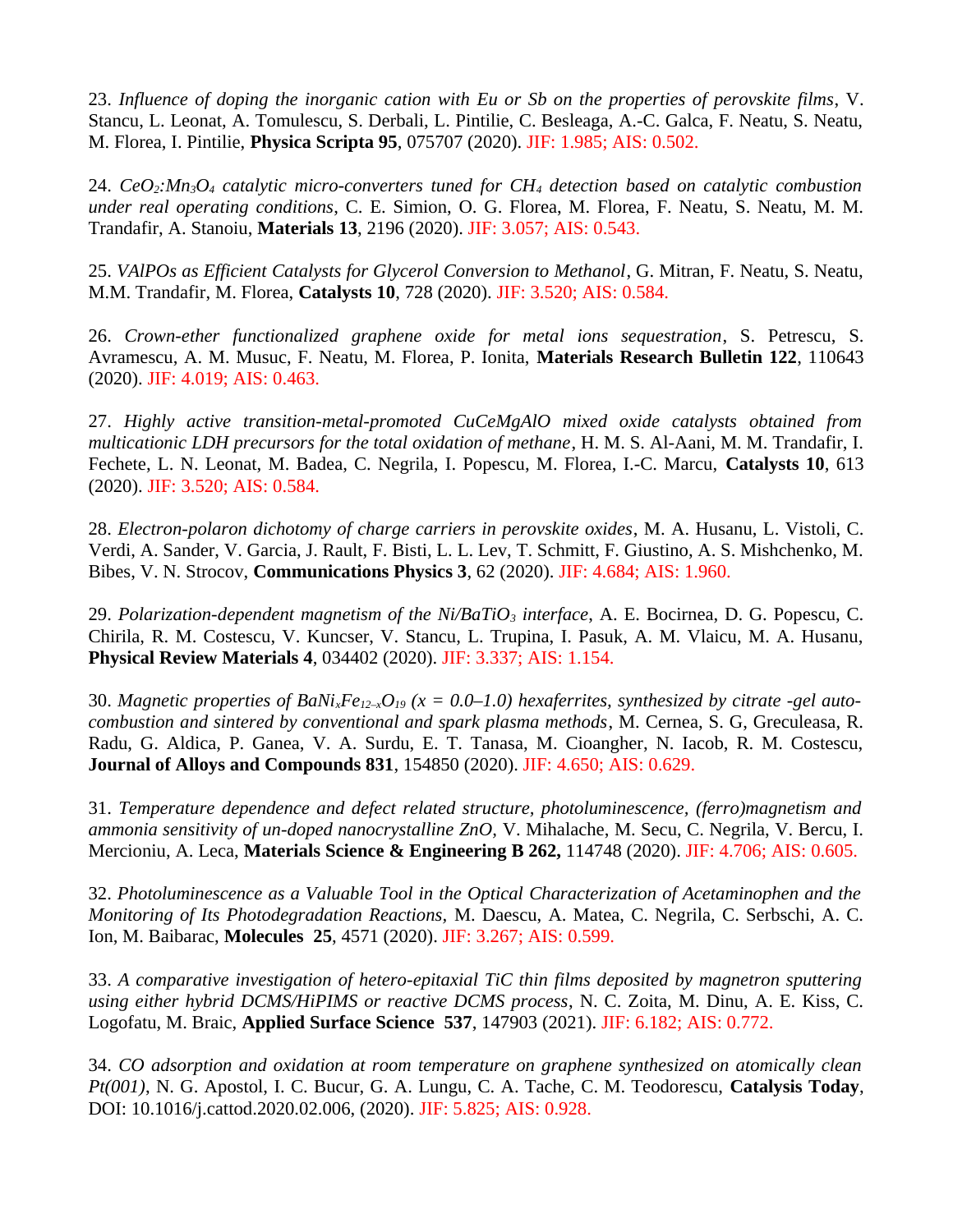35. *CO adsorption, reduction and oxidation on Pb(Zr,Ti)O3(001) surfaces decorated with negatively charged gold nanoparticles*, N. G. Apostol, M. A. Hușanu, D. Lizzit, I. A. Hristea, C. F. Chirilă, L. Trupină, C. M. Teodorescu, **Catalysis Today**, DOI: 10.1016/j.cattod.2020.02.042 (2020). JIF: 5.825; AIS: 0.928.

36. *Catalytic transformation of the marine polysaccharide ulvan into rare sugars, tartaric and succinic acids*, I. Podolean, S. M. Coman, C. Bucur, C. Teodorescu, S. Kikionis, E. Ioannou, V. Roussis, A. Primo, H. Garcia, V. I. Parvulescu, **Catalysis Today**, DOI: 10.1016/j.cattod.2020.06.086 (2020). JIF: 5.825; AIS: 0.928.

37. *New photoactive mesoporous Ce-modified TiO2 for simultaneous wastewater treatment and electric power generation*, M. Mureseanu, V. Chivu, M. Osiac, M. Ciobanu, C. Bucur, V. Parvulescu, N. Cioatera, **Catalysis Today**, DOI: 10.1016/j.cattod.2020.09.035 (2020). JIF: 5.825; AIS: 0.928.

38. *The role of acidity in terephthalic acid synthesis from renewable carbon source*, M. M. Trandafir, S. Neatu, A. Bocirnea, J. Counsell, F. Cavani, M. Florea, F. Neatu, **ChemCatChem 12**, 6248–6258 (2020). JIF: 4.853; AIS: 0.983.

39. *Methane combustion using Pd deposited on CeOx-MnOx/La-Al2O3 pellistors*, O. G. Florea, A. Stanoiu, M. Gheorghe, C. Cobianu, F. Neatu, M. M. Trandafir, S. Neatu, M. Florea, C. E. Simion, **Materials 13**, 4888 (12 pp.) (2020). JIF: 3.057; AIS: 0.543.

40. *Laser Fabrication of Hybrid Electrodes Composed of Nanocarbons Mixed with Cerium and Manganese Oxides for Supercapacitive Energy Storage*, P. G. Lebière, Á. P. del Pino, G. D. Domingo, C. Logofatu, I. Martínez-Rovira, I. Yousef, E. György, **Journal of Materials Chemistry A**, *accepted* (2020). DOI: 10.1039/D0TA06756C. JIF: 11.301; AIS: 1.999.

41. *Ferroelectricity in thin films driven by charges accumulated at interfaces*, C. M. Teodorescu, **Physical Chemistry Chemical Phyics**, *accepted* (2020). DOI: 10.1039/D0CP05617K. JIF: 3.43; AIS: 0.854.

42. *Role of Ln type in the physical mechanisms of defect mediated luminescence of Ln, Li -SnO<sup>2</sup> nanoparticles*, B. Cojocaru, C. Colbea, D. Avram, C. Istrate, L. Abramiuc, C. Tiseanu, **Journal of Materials Chemistry C**, *accepted* (2020). DOI: 10.1039/D0TC04582A. JIF: 7.059; AIS: 1.207.

43. *Potassium-containing triple-cation mixed-halide perovskite materials: Toward efficient and stable solar cells*, S. Derbali, K. Nouneh, M. Florea, L. N. Leonat, V. Stancu, A. G. Tomulescu, A. C. Galca, M. Secu, L. Pintilie, M. Ebn Touhami, **Journal of Alloy and Compounds**, *accepted review* (2020). DOI: 10.1016/j.jallcom.2020.158335. JIF: 4.650; AIS: 0.629.

## **Lista Brevete acordate in 2020:**

*Procedeu de pasivare a suprafetei de n-GaSb(100),* R. Ghita, C. Logofatu, C. C. Negrila, F. Frumosu, D. Predoi, Brevet OSIM Nr. 132453, 28.08.2020

*Procedeu de realizare a unei structuri fotoactive*, R. Ghita, C. Logofatu, C. C. Negrila, M. D. Mihai, D. Predoi, M. Stoicu, Brevet OSIM Nr. 133228, 28.02.2020

## **Lista Cereri de Brevet in 2020:**